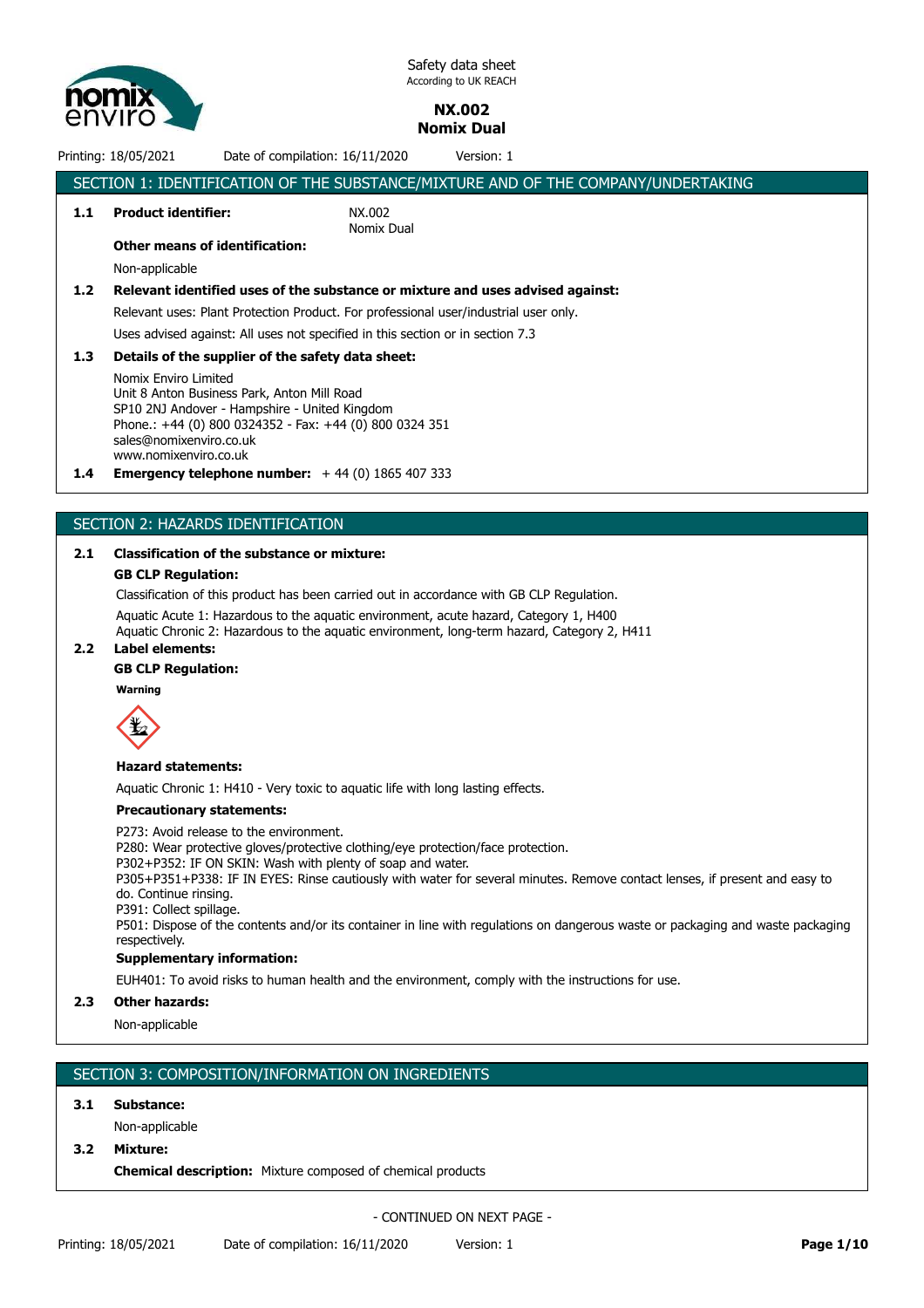

**NX.002**

**Nomix Dual**

Printing: 18/05/2021 Date of compilation: 16/11/2020 Version: 1

# SECTION 3: COMPOSITION/INFORMATION ON INGREDIENTS (continued)

#### **Components:**

In accordance with Annex II of The REACH etc. (Amendment etc.) (EU Exit) Regulations 2020, the product contains:

|      | Identification | Chemical name/Classification                                                                                        | Concentration |
|------|----------------|---------------------------------------------------------------------------------------------------------------------|---------------|
| CAS: | Non-applicable | Hydrocarbons, C12-C15, n-alkanes, isoalkanes, cyclics, < 2% aromatics<br>Asp. Tox. 1: H304; EUH066 - Danger<br>⇔    | $25 - 50 \%$  |
| CAS: | 38641-94-0     | N-(phosphonomethyl)glycine, compound with 2-propylamine (1:1)<br>$\langle \cdot \rangle$<br>Aquatic Chronic 2: H411 | $10 - 25 \%$  |
| CAS: | 13463-67-7     | Titanium dioxide (aerodynamic diameter $\leq 10 \mu m$ )<br>Carc. 2: H351 - Warning<br>⇔                            | $<$ 1 %       |
| CAS: | 141776-32-1    | <b>Sulfosulfuron</b><br>$\langle \cdot \rangle$<br>Aquatic Acute 1: H400; Aquatic Chronic 1: H410 - Warning         | $<$ 1 %       |

To obtain more information on the hazards of the substances consult sections 11, 12 and 16.

#### **Other information:**

| <b>Identification</b>  |  | M-factor |  |
|------------------------|--|----------|--|
| Sulfosulfuron<br>Acute |  |          |  |
| CAS: 141776-32-1       |  | . .      |  |

# SECTION 4: FIRST AID MEASURES

#### **4.1 Description of first aid measures:**

The symptoms resulting from intoxication can appear after exposure, therefore, in case of doubt, seek medical attention for direct exposure to the chemical product or persistent discomfort, showing the SDS of this product.

### **By inhalation:**

This product does not contain substances classified as hazardous for inhalation, however, in case of symptoms of intoxication remove the person affected from the exposure area and provide with fresh air. Seek medical attention if the symptoms get worse or persist.

#### **By skin contact:**

In case of contact it is recommended to clean the affected area thoroughly with water and neutral soap. In case of changes to the skin (stinging, redness, rashes, blisters,…), seek medical advice with this Safety data Sheet

# **By eye contact:**

This product does not contain substances classified as hazardous for eye contact. Rinse eyes thoroughly for at least 15 minutes with lukewarm water, ensuring that the person affected does not rub or close their eyes.

#### **By ingestion/aspiration:**

Do not induce vomiting, but if it does happen keep the head down to avoid aspiration. Keep the person affected at rest. Rinse out the mouth and throat, as they may have been affected during ingestion.

#### **4.2 Most important symptoms and effects, both acute and delayed:**

Acute and delayed effects are indicated in sections 2 and 11.

#### **4.3 Indication of any immediate medical attention and special treatment needed:**

#### Non-applicable

# SECTION 5: FIREFIGHTING MEASURES

#### **5.1 Extinguishing media:**

#### **Suitable extinguishing media:**

Product is non-flammable under normal conditions of storage, handling and use. In the case of combustion as a result of improper handling, storage or use preferably use polyvalent powder extinguishers (ABC powder), in accordance with the Regulation on fire protection systems.

## **Unsuitable extinguishing media:**

Non-applicable

#### **5.2 Special hazards arising from the substance or mixture:**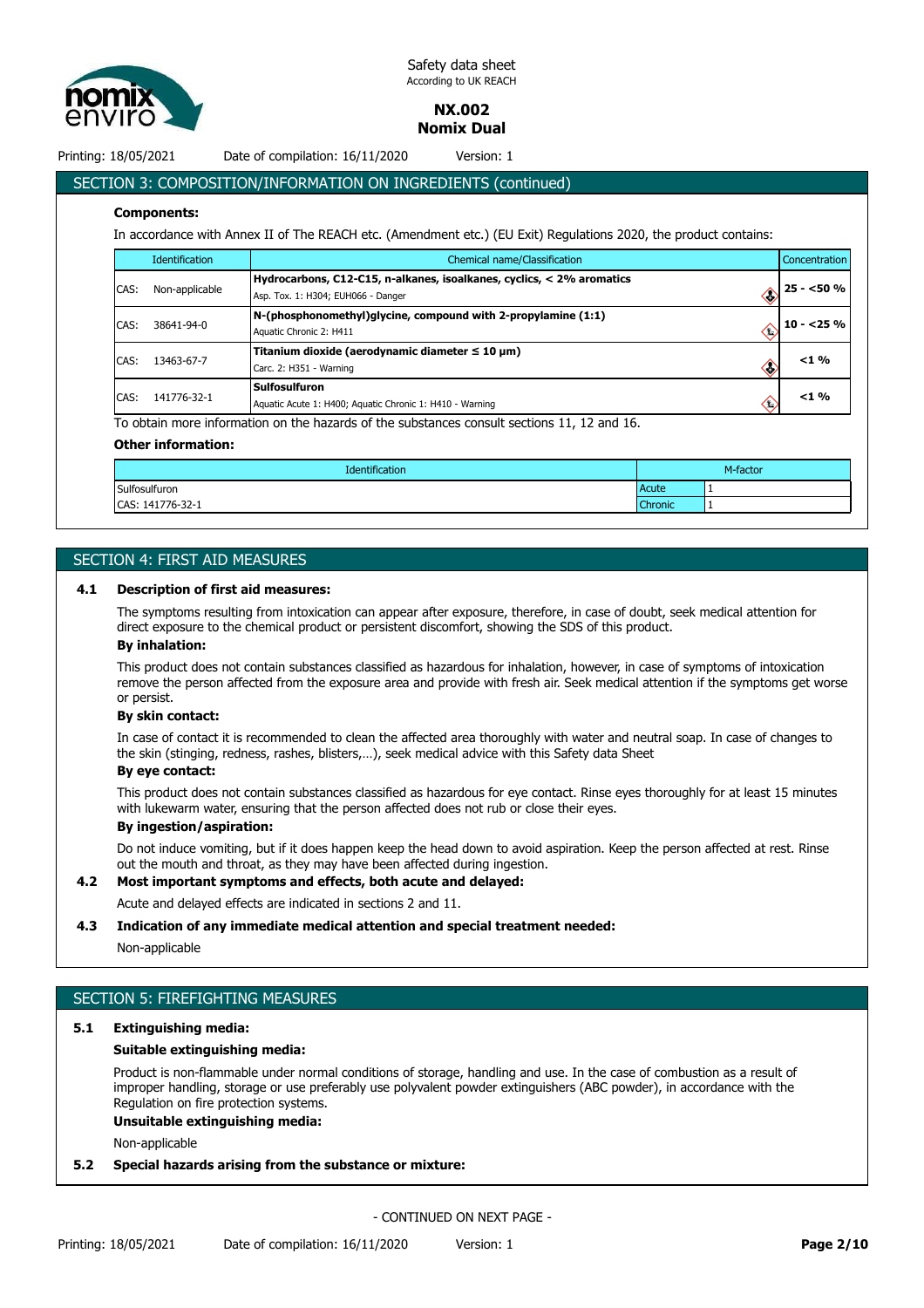

# **NX.002 Nomix Dual**

Printing: 18/05/2021 Date of compilation: 16/11/2020 Version: 1

# SECTION 5: FIREFIGHTING MEASURES (continued)

As a result of combustion or thermal decomposition reactive sub-products are created that can become highly toxic and, consequently, can present a serious health risk.

# **5.3 Advice for firefighters:**

Depending on the magnitude of the fire it may be necessary to use full protective clothing and self-contained breathing apparatus (SCBA). Minimum emergency facilities and equipment should be available (fire blankets, portable first aid kit,...). **Additional provisions:**

Act in accordance with the Internal Emergency Plan and the Information Sheets on actions to take after an accident or other emergencies. Eliminate all sources of ignition. In case of fire, cool the storage containers and tanks for products susceptible to combustion, explosion or BLEVE as a result of high temperatures. Avoid spillage of the products used to extinguish the fire into an aqueous medium.

# SECTION 6: ACCIDENTAL RELEASE MEASURES

#### **6.1 Personal precautions, protective equipment and emergency procedures:**

Isolate leaks provided that there is no additional risk for the people performing this task. Personal protection equipment must be used against potential contact with the spilt product (See section 8). Evacuate the area and keep out those who do not have protection.

#### **6.2 Environmental precautions:**

Avoid at all cost any type of spillage into an aqueous medium. Contain the product absorbed appropriately in hermetically sealed containers. Notify the relevant authority in case of exposure to the general public or the environment.

# **6.3 Methods and material for containment and cleaning up:**

It is recommended:

Absorb the spillage using sand or inert absorbent and move it to a safe place. Do not absorb in sawdust or other combustible absorbents. For any concern related to disposal consult section 13.

# **6.4 Reference to other sections:**

See sections 8 and 13.

# SECTION 7: HANDLING AND STORAGE

#### **7.1 Precautions for safe handling:**

A.- Precautions for safe manipulation

Comply with the current legislation concerning the prevention of industrial risks. Keep containers hermetically sealed. Control spills and residues, destroying them with safe methods (section 6). Avoid leakages from the container. Maintain order and cleanliness where dangerous products are used.

B.- Technical recommendations for the prevention of fires and explosions

Product is non-flammable under normal conditions of storage, handling and use. It is recommended to transfer at slow speeds to avoid the generation of electrostatic charges that can affect flammable products. Consult section 10 for information on conditions and materials that should be avoided.

C.- Technical recommendations to prevent ergonomic and toxicological risks

Do not eat or drink during the process, washing hands afterwards with suitable cleaning products.

D.- Technical recommendations to prevent environmental risks

Due to the danger of this product for the environment it is recommended to use it within an area containing contamination control barriers in case of spillage, as well as having absorbent material in close proximity.

## **7.2 Conditions for safe storage, including any incompatibilities:**

- A.- Technical measures for storage
	- Minimum Temp.: 0 °C Maximum Temp.: 30 °C

Maximum time: 24 Months

B.- General conditions for storage

Avoid sources of heat, radiation, static electricity and contact with food. For additional information see subsection 10.5

#### **7.3 Specific end use(s):**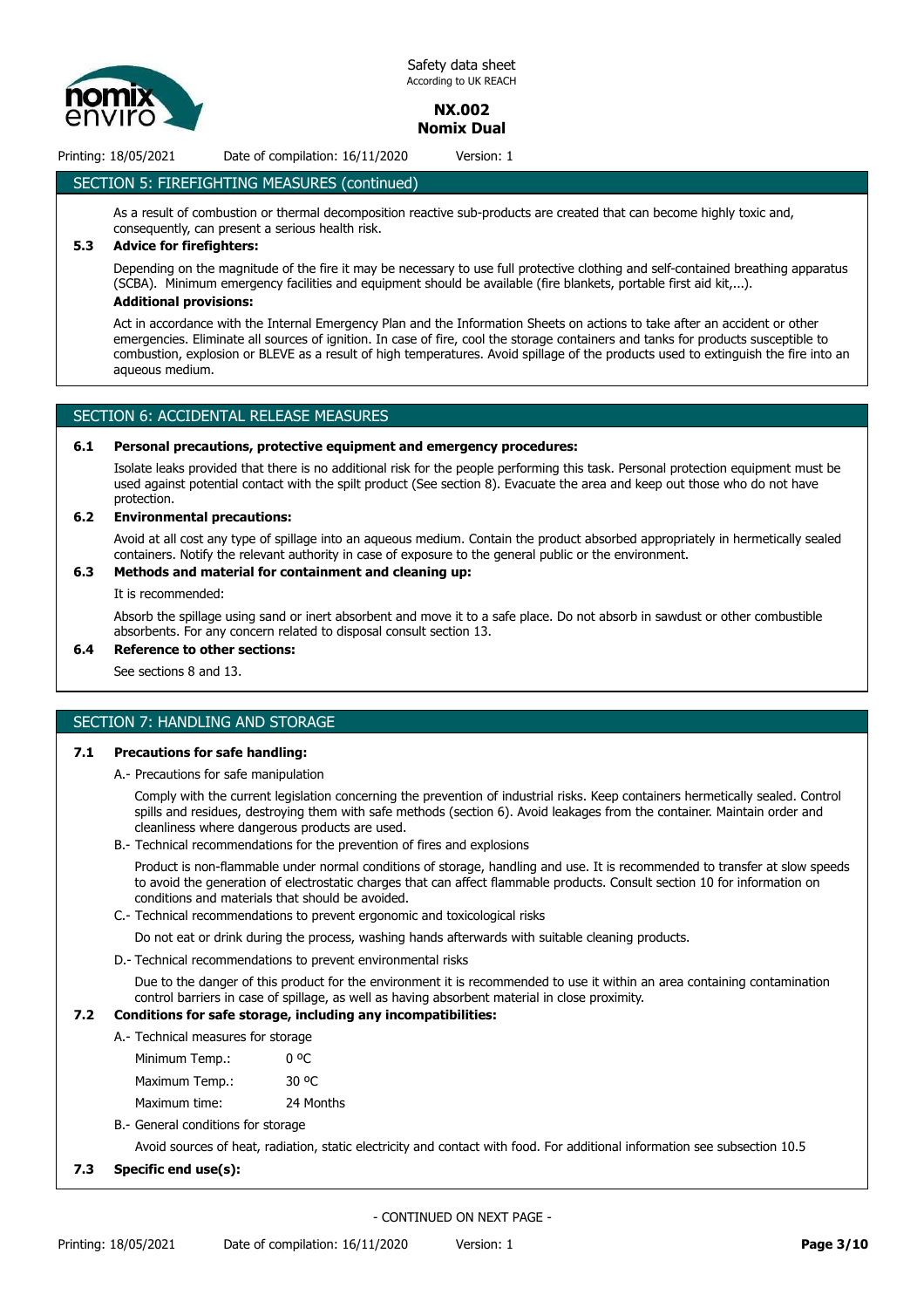

**NX.002 Nomix Dual**

Printing: 18/05/2021 Date of compilation: 16/11/2020 Version: 1

# SECTION 7: HANDLING AND STORAGE (continued)

Except for the instructions already specified it is not necessary to provide any special recommendation regarding the uses of this product.

# SECTION 8: EXPOSURE CONTROLS/PERSONAL PROTECTION

#### **8.1 Control parameters:**

Substances whose occupational exposure limits have to be monitored in the workplace:

EH40/2005 Workplace exposure limits, fourth edition, published 2020:

| <b>Identification</b>                                                  | Occupational exposure limits |  |                    |
|------------------------------------------------------------------------|------------------------------|--|--------------------|
| Titanium dioxide (aerodynamic diameter $\leq 10 \text{ }\mu\text{m}$ ) | WEL (8h)                     |  | $4 \text{ ma/m}^3$ |
| CAS: 13463-67-7                                                        | WEL $(15 \text{ min})$       |  |                    |

#### **8.2 Exposure controls:**

A.- General security and hygiene measures in the work place

As a preventative measure it is recommended to use basic Personal Protective Equipment, with the corresponding <<UKCA marking>>. For more information on Personal Protective Equipment (storage, use, cleaning, maintenance, class of protection,…) consult the information leaflet provided by the manufacturer. For more information see subsection 7.1. All information contained herein is a recommendation which needs some specification from the labour risk prevention services as it is not known whether the company has additional measures at its disposal.

B.- Respiratory protection

The use of protection equipment will be necessary if a mist forms or if the occupational exposure limits are exceeded.

C.- Specific protection for the hands

| Pictogram                                                 | <b>PPE</b>                 | Remarks                                          |
|-----------------------------------------------------------|----------------------------|--------------------------------------------------|
| $\mathbf{m}$<br>$\dot{M}$<br>Mandatory hand<br>protection | Chemical protective gloves | Replace the gloves at any sign of deterioration. |

As the product is a mixture of several substances, the resistance of the glove material can not be calculated in advance with total reliability and has therefore to be checked prior to the application.

D.- Ocular and facial protection

Non-applicable

E.- Body protection

| Pictogram | <b>PPE</b>           | Remarks                                                                                                                                                                                                                                                                    |
|-----------|----------------------|----------------------------------------------------------------------------------------------------------------------------------------------------------------------------------------------------------------------------------------------------------------------------|
|           | Work clothing        | Replace before any evidence of deterioration. For periods of prolonged exposure<br>to the product for professional/industrial users CE III is recommended, in<br>accordance with the regulations in EN ISO 6529:2013, EN ISO 6530:2005, EN ISO<br>13688:2013, EN 464:1994. |
|           | Anti-slip work shoes | Replace before any evidence of deterioration. For periods of prolonged exposure<br>to the product for professional/industrial users CE III is recommended, in<br>accordance with the regulations in EN ISO 20345:2012 y EN 13832-1:2007                                    |

F.- Additional emergency measures

| Emergency measure | <b>Standards</b>                                | Emergency measure             | <b>Standards</b>                               |
|-------------------|-------------------------------------------------|-------------------------------|------------------------------------------------|
| 鸁                 | ANSI Z358-1<br>ISO 3864-1:2011, ISO 3864-4:2011 | <b>O</b><br>. <b>.</b> .<br>▦ | DIN 12 899<br>ISO 3864-1:2011, ISO 3864-4:2011 |
| Emergency shower  |                                                 | Eyewash stations              |                                                |

#### **Environmental exposure controls:**

In accordance with the community legislation for the protection of the environment it is recommended to avoid environmental spillage of both the product and its container. For additional information see subsection 7.1.D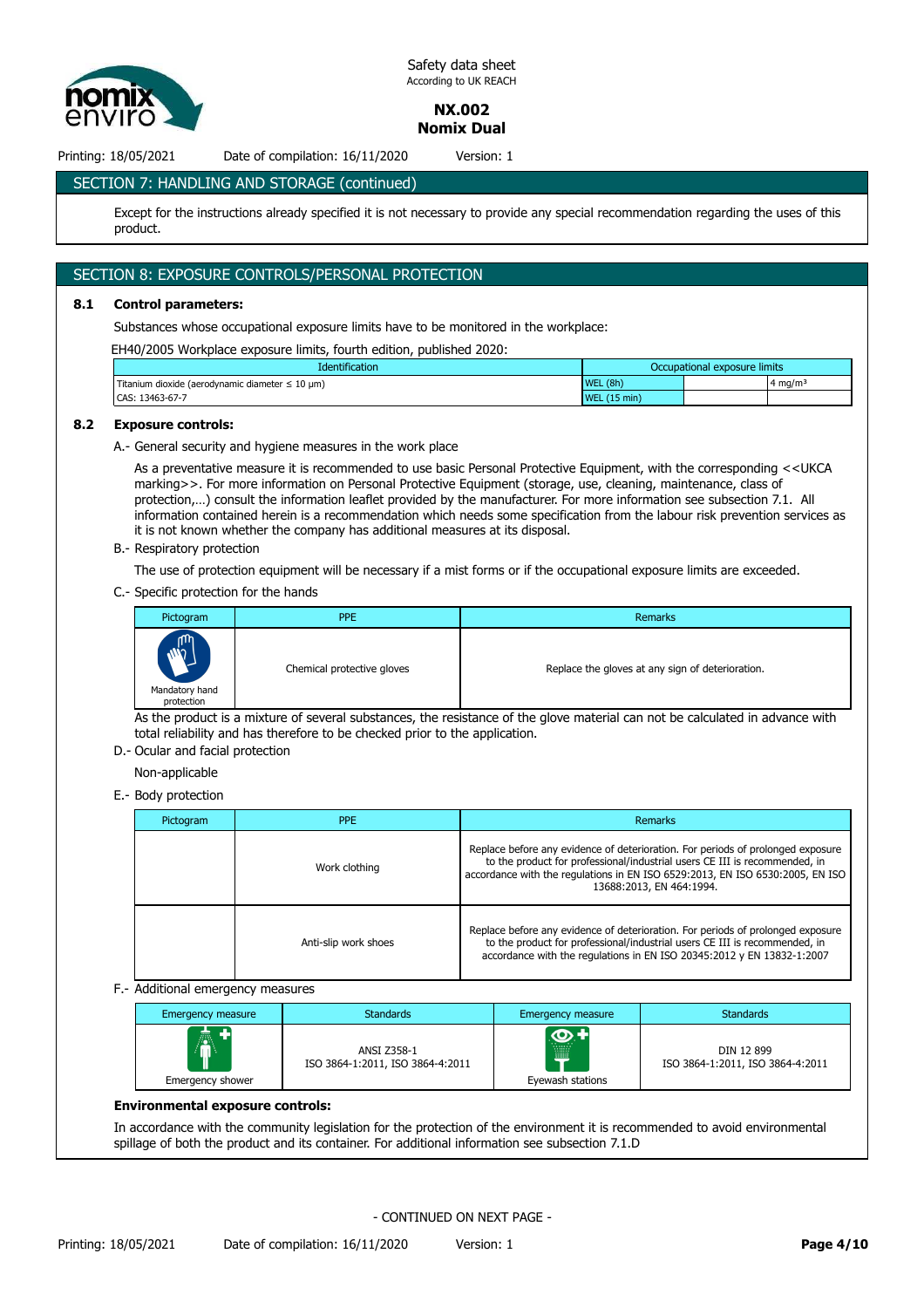

**NX.002 Nomix Dual**

Printing: 18/05/2021 Date of compilation: 16/11/2020 Version: 1

|     | SECTION 9: PHYSICAL AND CHEMICAL PROPERTIES                                                        |                               |
|-----|----------------------------------------------------------------------------------------------------|-------------------------------|
| 9.1 | Information on basic physical and chemical properties:                                             |                               |
|     | For complete information see the product datasheet.                                                |                               |
|     | <b>Appearance:</b>                                                                                 |                               |
|     | Physical state at 20 °C:                                                                           | Liquid                        |
|     | Appearance:                                                                                        | Milky                         |
|     | Colour:                                                                                            | Cream                         |
|     | Odour:                                                                                             | Characteristic                |
|     | Odour threshold:                                                                                   | Non-applicable *              |
|     | <b>Volatility:</b>                                                                                 |                               |
|     | Boiling point at atmospheric pressure:                                                             | Non-applicable *              |
|     | Vapour pressure at 20 °C:                                                                          | Non-applicable *              |
|     | Vapour pressure at 50 °C:                                                                          | Non-applicable *              |
|     | Evaporation rate at 20 °C:                                                                         | Non-applicable *              |
|     | <b>Product description:</b>                                                                        |                               |
|     | Density at 20 °C:                                                                                  | 1010 - 1030 kg/m <sup>3</sup> |
|     | Relative density at 20 °C:                                                                         | $1.01 - 1.03$                 |
|     | Dynamic viscosity at 20 °C:                                                                        | Non-applicable *              |
|     | Kinematic viscosity at 20 °C:                                                                      | Non-applicable *              |
|     | Kinematic viscosity at 40 °C:                                                                      | $>$ 20.5 $c$ St               |
|     | Concentration:                                                                                     | Non-applicable *              |
|     | pH:                                                                                                | Non-applicable *              |
|     | Vapour density at 20 °C:                                                                           | Non-applicable *              |
|     | Partition coefficient n-octanol/water 20 °C:                                                       | Non-applicable *              |
|     | Solubility in water at 20 °C:                                                                      |                               |
|     | Solubility properties:                                                                             | Dispersible                   |
|     | Decomposition temperature:                                                                         | Non-applicable *              |
|     | Melting point/freezing point:                                                                      | Non-applicable *              |
|     | Explosive properties:                                                                              | Non-applicable *              |
|     | Oxidising properties:                                                                              | Non-applicable *              |
|     | <b>Flammability:</b>                                                                               |                               |
|     | Flash Point:                                                                                       | Non Flammable (>60 °C)        |
|     | Heat of combustion:                                                                                | Non-applicable *              |
|     | Flammability (solid, gas):                                                                         | Non-applicable *              |
|     | Autoignition temperature:                                                                          | Non-applicable *              |
|     | Lower flammability limit:                                                                          | Non-applicable *              |
|     | Upper flammability limit:                                                                          | Non-applicable *              |
|     | <b>Explosive:</b>                                                                                  |                               |
|     | Lower explosive limit:                                                                             | Non-applicable *              |
|     | Upper explosive limit:                                                                             | Non-applicable *              |
| 9.2 | <b>Other information:</b>                                                                          |                               |
|     | Surface tension at 20 °C:                                                                          | Non-applicable *              |
|     | Refraction index:                                                                                  | Non-applicable *              |
|     | *Not relevant due to the nature of the product, not providing information property of its hazards. |                               |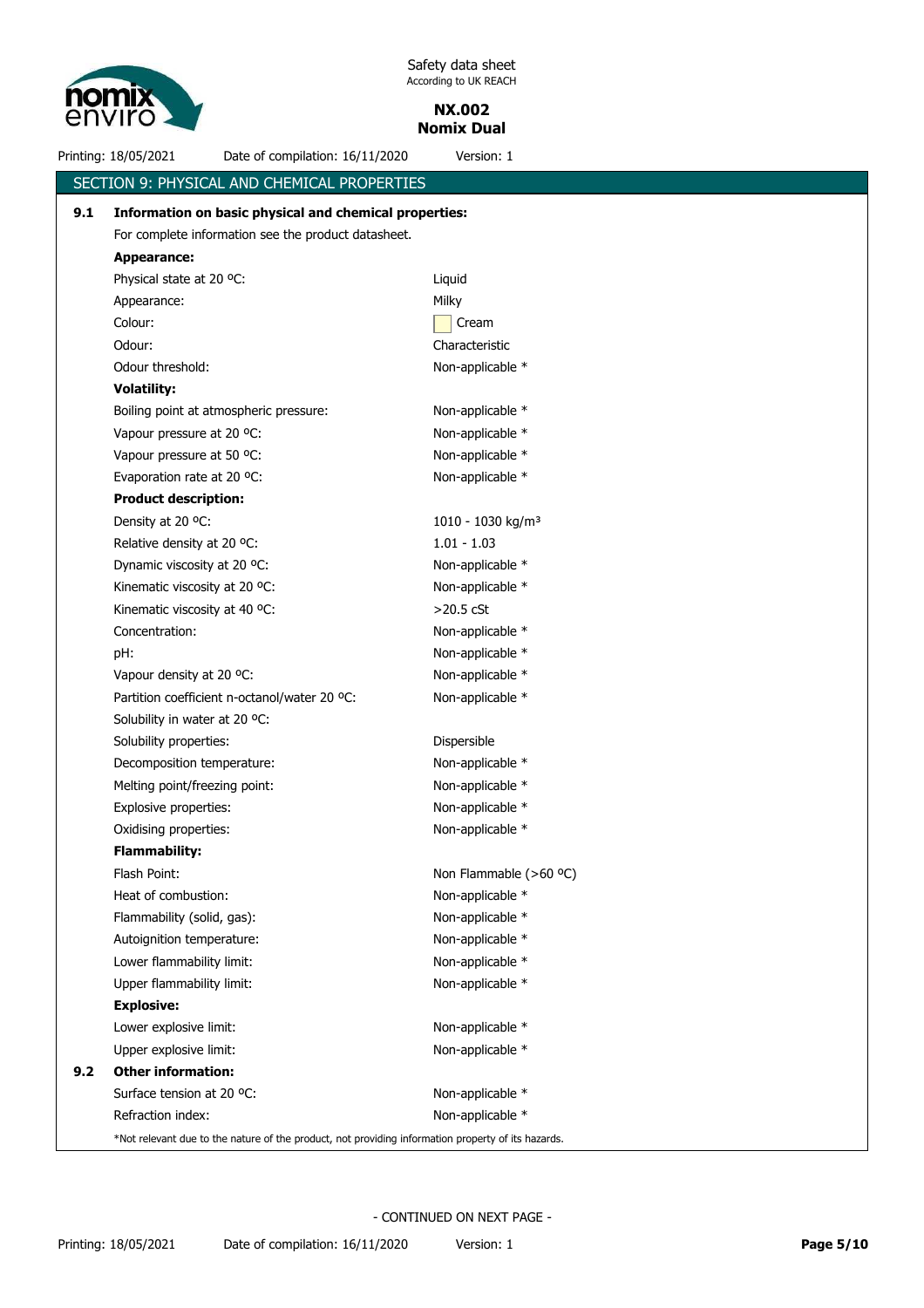

> **NX.002 Nomix Dual**

Printing: 18/05/2021 Date of compilation: 16/11/2020 Version: 1

# SECTION 10: STABILITY AND REACTIVITY

#### **10.1 Reactivity:**

No hazardous reactions are expected because the product is stable under recommended storage conditions. See section 7.

#### **10.2 Chemical stability:**

Chemically stable under the conditions of storage, handling and use.

#### **10.3 Possibility of hazardous reactions:**

Under the specified conditions, hazardous reactions that lead to excessive temperatures or pressure are not expected.

#### **10.4 Conditions to avoid:**

Applicable for handling and storage at room temperature:

| Not applicable<br>Not<br>Not<br>∶ applicable<br>t applicable<br>Not applicable<br>Not applicable | shock<br>l friction<br>and | : with air<br>:onta | temperature<br>Increase | Sunlight | Humiditv |
|--------------------------------------------------------------------------------------------------|----------------------------|---------------------|-------------------------|----------|----------|
|                                                                                                  |                            |                     |                         |          |          |

#### **10.5 Incompatible materials:**

| Acids              | Water          | Oxidising materials | Combustible materials | Others                        |
|--------------------|----------------|---------------------|-----------------------|-------------------------------|
| Avoid strong acids | Not applicable | Not applicable      | Not applicable        | Avoid alkalis or strong bases |

#### **10.6 Hazardous decomposition products:**

See subsection 10.3, 10.4 and 10.5 to find out the specific decomposition products. Depending on the decomposition conditions, complex mixtures of chemical substances can be released: carbon dioxide (CO2), carbon monoxide and other organic compounds.

# SECTION 11: TOXICOLOGICAL INFORMATION

#### **11.1 Information on toxicological effects:**

The experimental information related to the toxicological properties of the product itself is not available

#### **Dangerous health implications:**

In case of exposure that is repetitive, prolonged or at concentrations higher than the recommended occupational exposure limits, adverse effects on health may result, depending on the means of exposure:

- A- Ingestion (acute effect):
	- Acute toxicity : Based on available data, the classification criteria are not met, as it does not contain substances classified as dangerous for consumption. For more information see section 3.
	- Corrosivity/Irritability: Based on available data, the classification criteria are not met, as it does not contain substances classified as dangerous for this effect. For more information see section 3.
- B- Inhalation (acute effect):
	- Acute toxicity : Based on available data, the classification criteria are not met, as it does not contain substances classified as dangerous for inhalation. For more information see section 3.
	- Corrosivity/Irritability: Based on available data, the classification criteria are not met, as it does not contain substances classified as dangerous for this effect. For more information see section 3.
- C- Contact with the skin and the eyes (acute effect):
	- Contact with the skin: Based on available data, the classification criteria are not met, as it does not contain substances classified as dangerous for skin contact. For more information see section 3.
	- Contact with the eyes: Based on available data, the classification criteria are not met, as it does not contain substances classified as dangerous for this effect. For more information see section 3.
- D- CMR effects (carcinogenicity, mutagenicity and toxicity to reproduction):
	- Carcinogenicity: Based on available data, the classification criteria are not met. However, it contains substances classified as dangerous with carcinogenic effects. For more information see section 3.

 IARC: Distillates (petroleum), hydrotreated heavy paraffinic , < 3 % IP 346, > 20,5 cSt @ 40ºC (3); Titanium dioxide (aerodynamic diameter  $\leq 10$  µm) (2B)

- Mutagenicity: Based on available data, the classification criteria are not met, as it does not contain substances classified as dangerous for this effect. For more information see section 3.

- Reproductive toxicity: Based on available data, the classification criteria are not met, as it does not contain substances classified as dangerous for this effect. For more information see section 3.
- E- Sensitizing effects: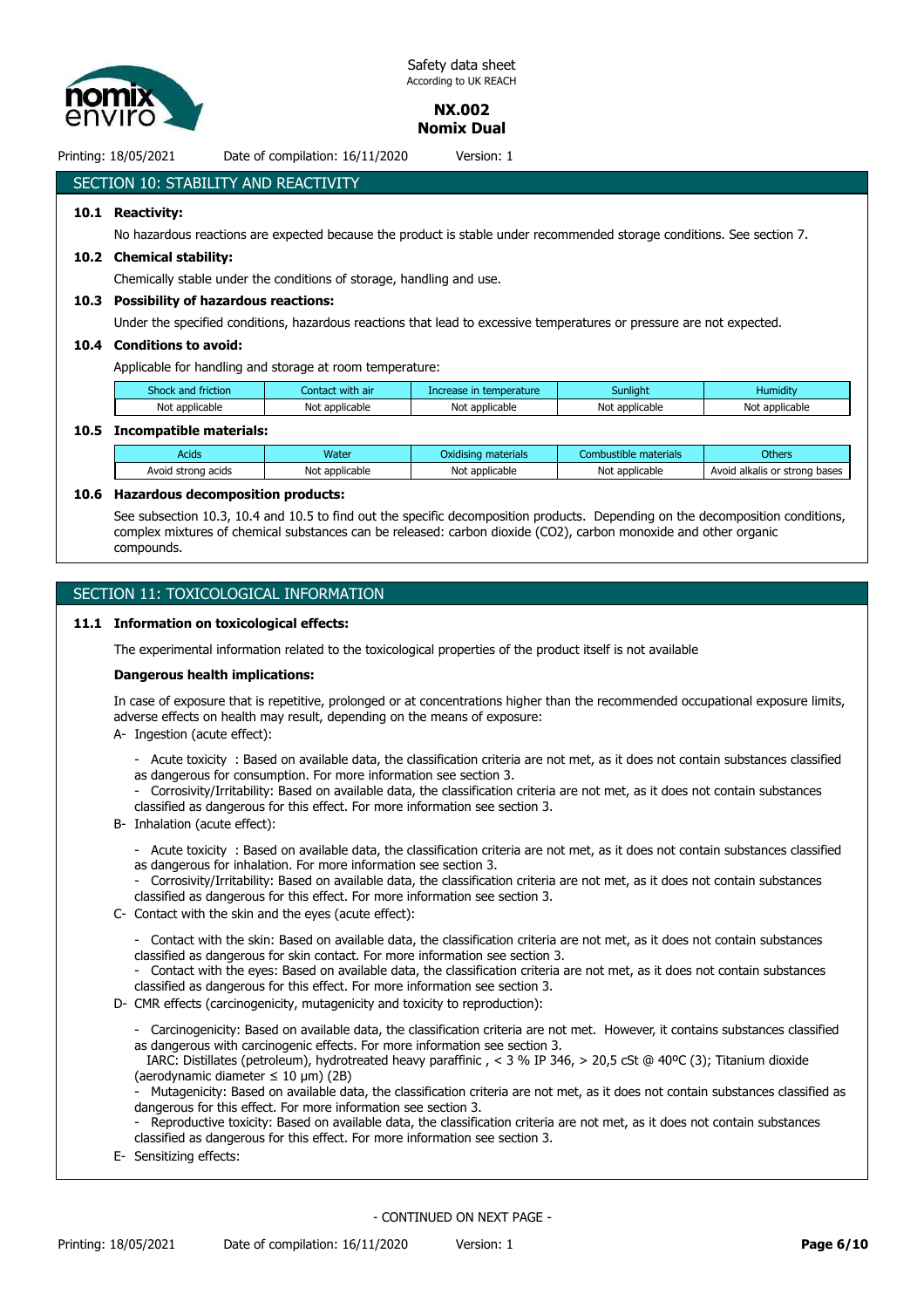

**NX.002 Nomix Dual**

# Printing: 18/05/2021 Date of compilation: 16/11/2020 Version: 1

# SECTION 11: TOXICOLOGICAL INFORMATION (continued)

- Respiratory: Based on available data, the classification criteria are not met, as it does not contain substances classified as dangerous with sensitising effects. For more information see section 3.
- Cutaneous: Based on available data, the classification criteria are not met, as it does not contain substances classified as dangerous for this effect. For more information see section 3.
- F- Specific target organ toxicity (STOT) single exposure:

Based on available data, the classification criteria are not met, as it does not contain substances classified as dangerous for this effect. For more information see section 3.

- G- Specific target organ toxicity (STOT)-repeated exposure:
	- Specific target organ toxicity (STOT)-repeated exposure: Based on available data, the classification criteria are not met, as it does not contain substances classified as dangerous for this effect. For more information see section 3.
	- Skin: Based on available data, the classification criteria are not met, as it does not contain substances classified as dangerous for this effect. For more information see section 3.
- H- Aspiration hazard:

Based on available data, the classification criteria are not met. However, it does contain substances classified as dangerous for this effect. For more information see section 3.

#### **Other information:**

CAS 13463-67-7 Titanium dioxide (aerodynamic diameter ≤ 10 μm): The classification as a carcinogen by inhalation applies only to mixtures in powder form containing 1 % or more of titanium dioxide which is in the form of or incorporated in particles with aerodynamic diameter ≤ 10 μm

#### **Specific toxicology information on the substances:**

| <b>Identification</b>                                                 |                 | <b>Acute toxicity</b> | Genus  |
|-----------------------------------------------------------------------|-----------------|-----------------------|--------|
| N-(phosphonomethyl)glycine, compound with 2-propylamine (1:1)         | LD50 oral       | 4873 mg/kg            | Rat    |
| CAS: 38641-94-0                                                       | LD50 dermal     | >5000 mg/kg           |        |
|                                                                       | LC50 inhalation | $>5$ mg/L (4 h)       |        |
| Hydrocarbons, C12-C15, n-alkanes, isoalkanes, cyclics, < 2% aromatics | LD50 oral       | >5000 mg/kg           |        |
| CAS: Non-applicable                                                   | LD50 dermal     | >5000 mg/kg           |        |
|                                                                       | LC50 inhalation | $>20$ mg/L (4 h)      |        |
| Titanium dioxide (aerodynamic diameter $\leq 10 \mu m$ )              | LD50 oral       | 10000 mg/kg           | Rat    |
| CAS: 13463-67-7                                                       | LD50 dermal     | 10000 mg/kg           | Rabbit |
|                                                                       | LC50 inhalation | $>5$ mg/L             |        |
| Sulfosulfuron                                                         | LD50 oral       | >5000 mg/kg           |        |
| CAS: 141776-32-1                                                      | LD50 dermal     | >5000 mg/kg           |        |
|                                                                       | LC50 inhalation | Non-applicable        |        |

# SECTION 12: ECOLOGICAL INFORMATION

#### **12.1 Toxicity:**

#### **Product-specific aquatic toxicity:**

|             | Acute toxicity      | <b>Species</b>      | Genus      |
|-------------|---------------------|---------------------|------------|
| LC50        | $100.1$ mg/L (96 h) | Oncorhynchus mykiss | Fish       |
| <b>EC50</b> | 34.64 mg/L $(48 h)$ | Daphnia magna       | Crustacean |
| <b>EC50</b> | $0.63$ mg/L (72 h)  | Lemna minor         | Algae      |

#### **Substance-specific aquatic toxicity:**

| <b>Identification</b>                                                               | Acute toxicity   |                        | <b>Species</b> | Genus      |
|-------------------------------------------------------------------------------------|------------------|------------------------|----------------|------------|
| N-(phosphonomethyl)glycine, compound with 2-propylamine<br>(1:1)<br>CAS: 38641-94-0 | LC50             | $>1 - 10$ mg/L (96 h)  |                | Fish       |
|                                                                                     | EC <sub>50</sub> | $>1 - 10$ mg/L (48 h)  |                | Crustacean |
|                                                                                     | <b>EC50</b>      | $>1 - 10$ mg/L (72 h)  |                | Algae      |
| Sulfosulfuron                                                                       | LC50             | $>0.1 - 1$ mg/L (96 h) |                | Fish       |
| CAS: 141776-32-1                                                                    | <b>EC50</b>      | $>0.1 - 1$ mg/L (48 h) |                | Crustacean |
|                                                                                     | EC <sub>50</sub> | $>0.1 - 1$ mg/L (72 h) |                | Algae      |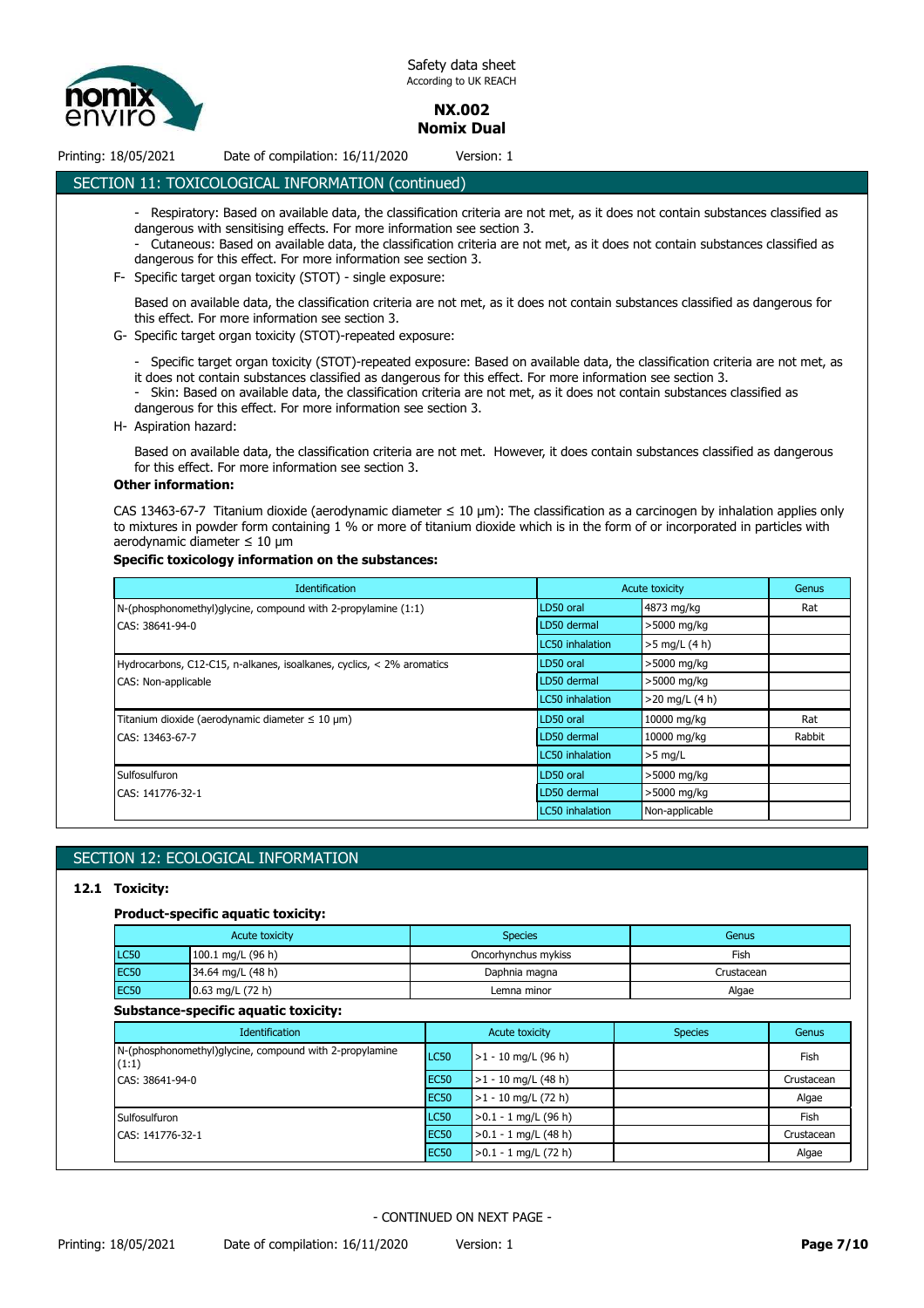

**NX.002 Nomix Dual**

# Printing: 18/05/2021 Date of compilation: 16/11/2020 Version: 1

# SECTION 12: ECOLOGICAL INFORMATION (continued)

# Additional Data:

Lenma 72h EC50: 0.34 (Yield) Lenma 72h EC50: 0.63 (growth) Lenma 72h NOEC: 0.10 mg/L (Yield) Lenma 72h NOEC: 0.32 mg/L (Growth)

Additional Data: Daphnia Magna 48h NOEC: 19.8 mg/L

#### Additional Data:

Pseudokirchneriella subcapitata, 72h ErC50 > 100 mg/L Pseudokirchneriella subcapitata, 72h NOEC > 18.9 mg/L

Additional Data Apis mellifera, OECD 214 (Dermal): > 100 µg/bee Apis mellifera, OECD 213 (Oral): > 100 µg/bee

# **12.2 Persistence and degradability:**

Not available

#### **12.3 Bioaccumulative potential:**

| Identification                                                | <b>Bioaccumulation potential</b> |        |  |
|---------------------------------------------------------------|----------------------------------|--------|--|
| N-(phosphonomethyl)glycine, compound with 2-propylamine (1:1) | <b>BCF</b>                       |        |  |
| CAS: 38641-94-0                                               | Pow Log                          | $-3.2$ |  |
|                                                               | Potential                        |        |  |
| Sulfosulfuron                                                 | <b>BCF</b>                       |        |  |
| CAS: 141776-32-1                                              | Pow Log                          | 0.73   |  |
|                                                               | Potential                        |        |  |

#### **12.4 Mobility in soil:**

| <b>Identification</b>                                                                  |                   | Absorption/desorption | <b>Volatility</b> |                |
|----------------------------------------------------------------------------------------|-------------------|-----------------------|-------------------|----------------|
| N-(phosphonomethyl)glycine, compound with 2-<br>propylamine $(1:1)$<br>CAS: 38641-94-0 | Koc               | 22300                 | <b>Henry</b>      | Non-applicable |
|                                                                                        | <b>Conclusion</b> | Immobile              | Drv soil          | Non-applicable |
|                                                                                        | Surface tension   | Non-applicable        | Moist soil        | Non-applicable |

# **12.5 Results of PBT and vPvB assessment:**

Non-applicable

#### **12.6 Other adverse effects:**

Not described

# SECTION 13: DISPOSAL CONSIDERATIONS

#### **13.1 Waste treatment methods:**

#### **Waste management (disposal and evaluation):**

Consult the authorized waste service manager on the assessment and disposal operations in accordance The Waste Regulations 2011, 2011 No. 988. As under 15 01 of the code and in case the container has been in direct contact with the product, it will be processed the same way as the actual product. Otherwise, it will be processed as non-dangerous residue. We do not recommended disposal down the drain. See paragraph 6.2.

# **Regulations related to waste management:**

In accordance with Annex II of UK UK REACH the provisions related to waste management are stated

UK legislation: The Waste Regulations 2011.

# SECTION 14: TRANSPORT INFORMATION

# **Transport of dangerous goods by land:**

With regard to ADR 2021 and RID 2021: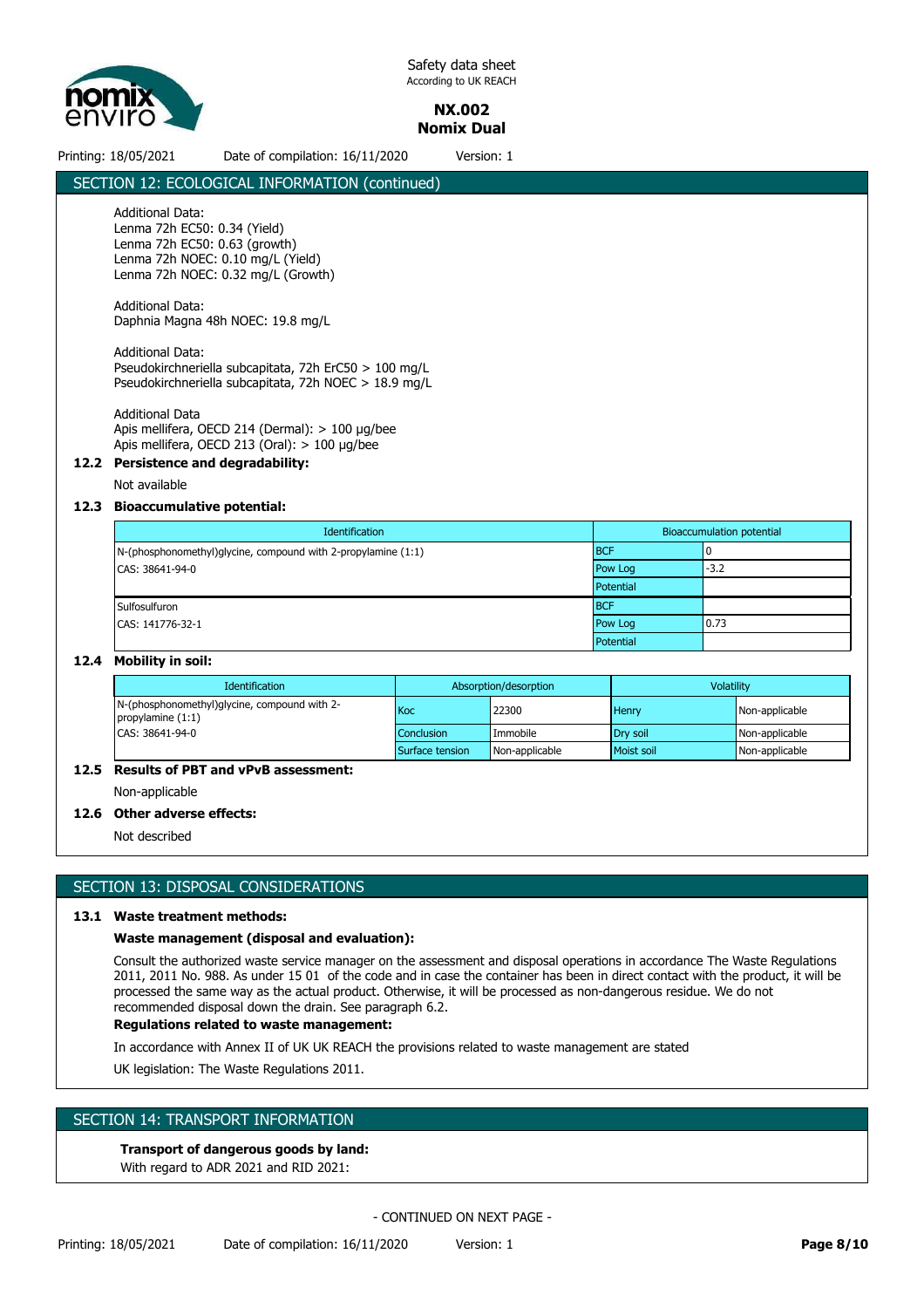

> **NX.002 Nomix Dual**

Printing: 18/05/2021 Date of compilation: 16/11/2020 Version: 1 SECTION 14: TRANSPORT INFORMATION (continued) **14.6 Special precautions for user 14.4 Packing group:** III **14.3 Transport hazard class(es):** 9 **14.2 UN proper shipping name: 14.1 UN number:** UN3082 Physico-Chemical properties: see section 9 Labels: 9 ENVIRONMENTALLY HAZARDOUS SUBSTANCE, LIQUID, N.O.S. (N- (phosphonomethyl)glycine, compound with 2-propylamine (1:1)) **14.5 Environmental hazards:** Yes 14.7 Transport in bulk according Non-applicable **to Annex II of Marpol and the IBC Code: Transport of dangerous goods by sea:** With regard to IMDG 39-18: Limited quantities: 5 L 14.7 Transport in bulk according Non-applicable **to Annex II of Marpol and the IBC Code:** 14.6 Special precautions for user **14.5 Marine pollutant:** Yes EmS Codes: F-A, S-F **14.4 Packing group: 14.3 Transport hazard class(es): 14.2 UN proper shipping name: 14.1 UN number:** Labels: Special regulations: Physico-Chemical properties: UN3082 9 III 9 ENVIRONMENTALLY HAZARDOUS SUBSTANCE, LIQUID, N.O.S. (N- (phosphonomethyl)glycine, compound with 2-propylamine (1:1)) 335, 969, 274 see section 9 Segregation group: Non-applicable **Transport of dangerous goods by air:** With regard to IATA/ICAO 2021: **14.6 Special precautions for user 14.4 Packing group:** III **14.3 Transport hazard class(es):** 9 **14.2 UN proper shipping name: 14.1 UN number:** UN3082 Physico-Chemical properties: see section 9 Labels: 9 ENVIRONMENTALLY HAZARDOUS SUBSTANCE, LIQUID, N.O.S. (N- (phosphonomethyl)glycine, compound with 2-propylamine (1:1)) **14.5 Environmental hazards:** Yes 14.7 Transport in bulk according Non-applicable **to Annex II of Marpol and the IBC Code:**

# SECTION 15: REGULATORY INFORMATION

#### **15.1 Safety, health and environmental regulations/legislation specific for the substance or mixture:**

#### **Specific provisions in terms of protecting people or the environment:**

It is recommended to use the information included in this safety data sheet as a basis for conducting workplace-specific risk assessments in order to establish the necessary risk prevention measures for the handling, use, storage and disposal of this product.

#### **Other legislation:**